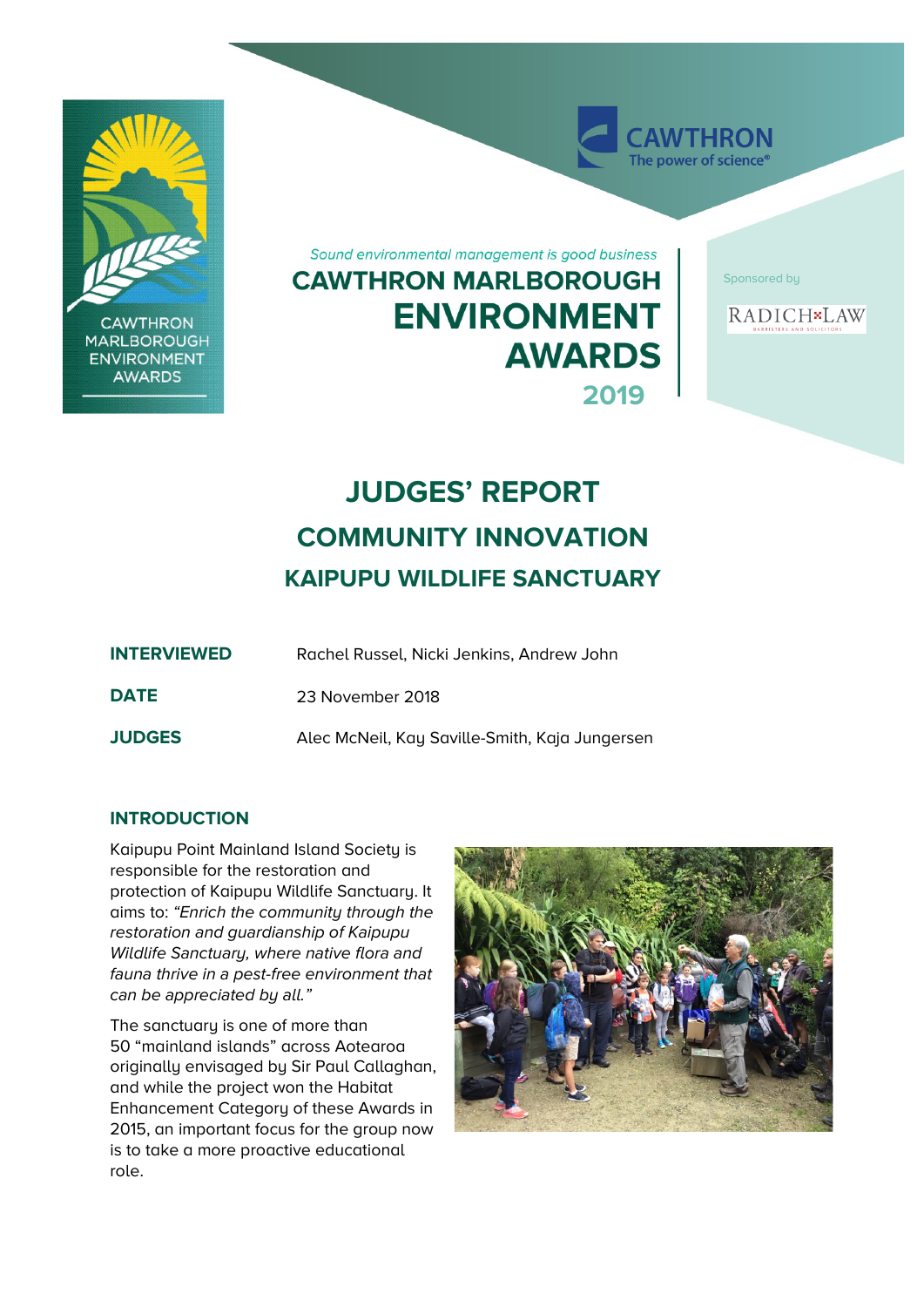Since 2005 an impressive number of people have worked to build the sanctuary with funding from donations, sponsorships, subscriptions and grants. There are approximately 100 volunteers on the database with about 30-40 getting out each week to check traps.

The challenge is to motivate more people to take action for the environment. Currently this is being achieved through a hands-on conservation education programme aiming to engage and inspire the whole community. A particular educational challenge is widening the group's reach to engage the wider community as well as national and international visitors. A variety of tools have been developed to achieve this including a bi-monthly newsletter, taking part in the Toyota Kiwi Guardians Programme, plant sales, and guided tours which teach visitors about native flora and fauna, as well as encouraging them to be involved.

The judges were impressed by:

- Kaipupu's ability to flourish thanks to the knowledge, skills and commitment of the volunteers who maintain tracks, guide visitors, manage traps and plant natives; and the paid, part-time staff
- There is significant technical innovation and use of recycled materials such as weta hotels and Onduline lizard houses that are transferrable to other conservation areas
- Collaborative approach is evident in work with:
	- Other groups dealing with issues such as wilding pines, wasps and Picton Dawn Chorus creating a halo round Kaipupu. Kaipupu is also working jointly with Picton Dawn Chorus to complete a lizard survey of Kaipupu Wildlife Sanctuary, Victoria Domain and the Wedge.
	- Engagement with central and local government to leverage scarce resources
	- Local sponsors
- Inter-generational learning commitment evident in programmes delivered into schools as well as welcoming schools, parents and children on site and the development of a wide range of integrated resources also available at their shop and open to visitors in Picton
- A robust, long-running programme that has kept performing despite the inevitable uncertainties around funding and policy settings due to:
	- Well-articulated vision and active strategic and operational planning building on previous achievements
	- Dedication to providing great casual as well as guided visitor experiences
	- A programme with breadth and depth on the ground and with the community
	- Passion, commitment, knowledge and skills of co-ordinators, the relationship with sponsors and their public acknowledgement of those sponsors
- Quality of the work undertaken and the ongoing maintenance
- The ability to mobilise such a large and committed volunteer network

## **GENERAL INFORMATION**

Kaipupu Point is approximately 40 hectares of peninsula jointly owned by DOC and Port Marlborough between Shakespeare Bay and Picton Harbour. The land was originally a food collection site for Māori, and from 1900-1983 was used to graze livestock for the Picton Freezing Works. Before restoration, it was over-run with pests (possums, stoats, rats etc.) and the forest was degraded, resulting in little bird life.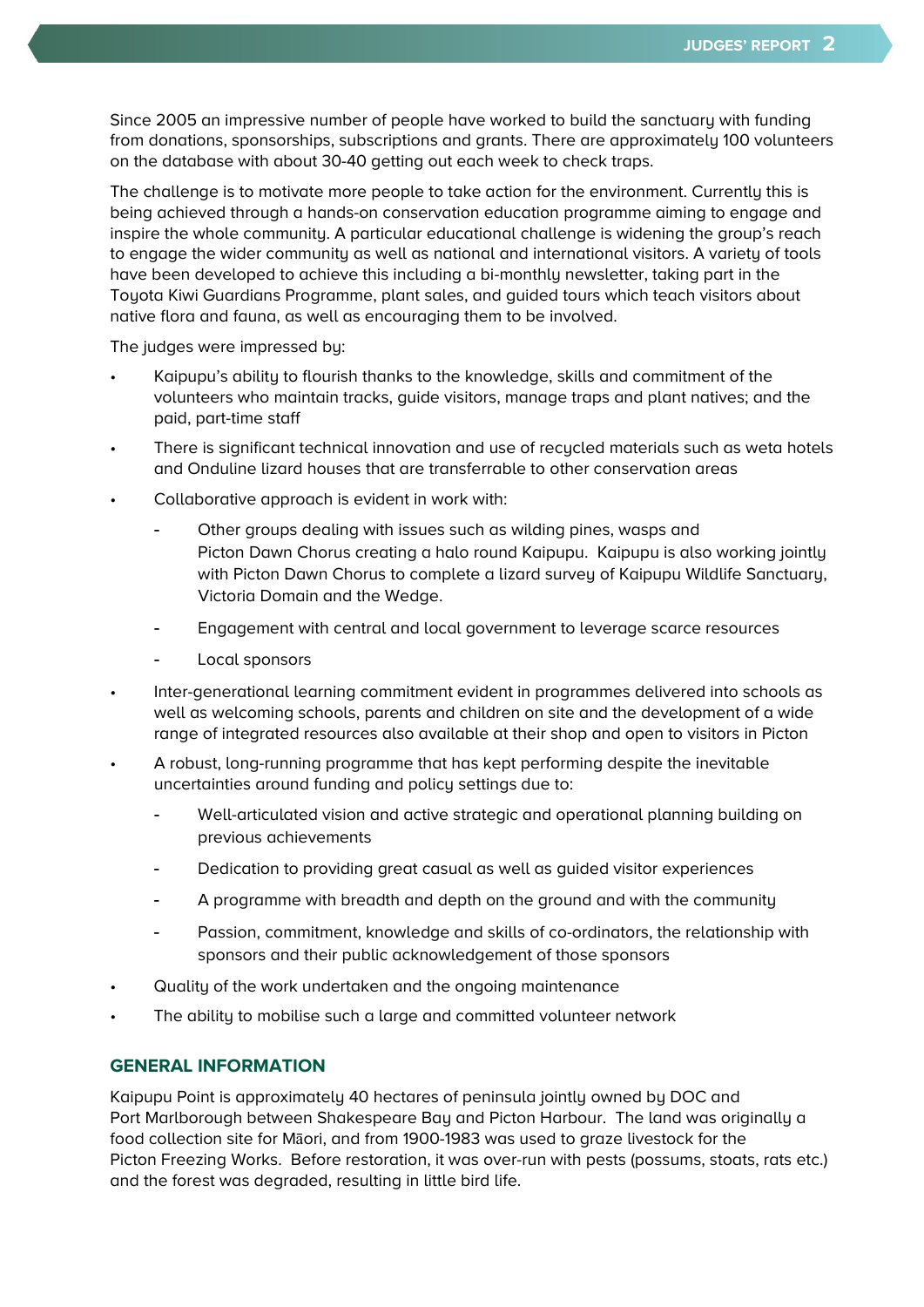In 2008, a predator-proof fence was built between the point and the mainland and by late 2012, most pests had been eradicated using an initial Brodifacoum drop followed by trapping. Now there is an efficient network of pest monitoring and trapping lines, whereby a variety of traps (including Goodnature self-setting traps) are checked weekly, averaging 200-250 volunteer hours per month.

To ensure predator-free status, trapping tunnels and camera traps are being used to gather data. Traps are evenly distributed around the peninsula and are much in evidence for visitors walking on the path. Rat numbers are down to about eight a week. They pose an ongoing problem as rats are good swimmers and Kaipupu is in easy reach. Possums are rare, with one or two caught a year.

In late 2017, a company was contracted to undertake weed control funded by the WWF Habitat Restoration Fund. This, combined with volunteers who worked to remove weeds and engage in intensive planting programmes, has contributed to significant forest restoration. The overall aim is to recreate the original forest. Schools are a focus for collecting seeds and running planting projects, such as Queen Charlotte College year 10 students who planted 150 trees.

In late 2018, Marlborough District Council (Council) funding was confirmed to bring back a contractor to continue the weed control programme.

For the public, a visit to Kaipupu Point usually starts with a short boat trip. The group works closely with commercial water taxis, such as Beachcomber who give a \$1 donation for each visitor. The group has a DOC concession to run tours and since seasonal demands were too much for volunteers, they now sub-licence to Cougar Lines and Eco Tours using guides that the Trust has trained.

A well-built pontoon made from donated materials and labour enables visitors to go ashore to a well signposted gathering



area complete with tiles and mosaics of wildlife done by local schools using art as a means to learn about conservation. An established walking track around the peninsula allows visitors to see a diverse range of flora and fauna including boxes for little blue penguins, weta hotels and lizard houses.

The education programme operates from the moment people undertake the trip to Kaipupu with the overt aim to "Engage and inspire the whole community (preschool to adult) through a hands-on conservation experience. It also aims to increase conservation knowledge within a framework of science and research, encourage a connection with nature and promote the application of ecological knowledge." By getting more people involved, they will learn how to help the conservation effort in their own backyards, such as planting trees or using traps.

Community engagement includes a programme of speakers to communicate conservation messages and to bring new people in, such as the Council's Tui to Town project, Will Parsons' wetlands restoration and Peter Gaze from Project Janszoon in the Abel Tasman. A release of kiwi and robins was undertaken in conjunction with Waikawa Marae, and regular plant sales also help raise community awareness.

Kaipupu Point activities consistently demonstrate a commitment to communicating the conservation message and learning about the environment. Some fantastic resources and information packs have been developed and are used on tours.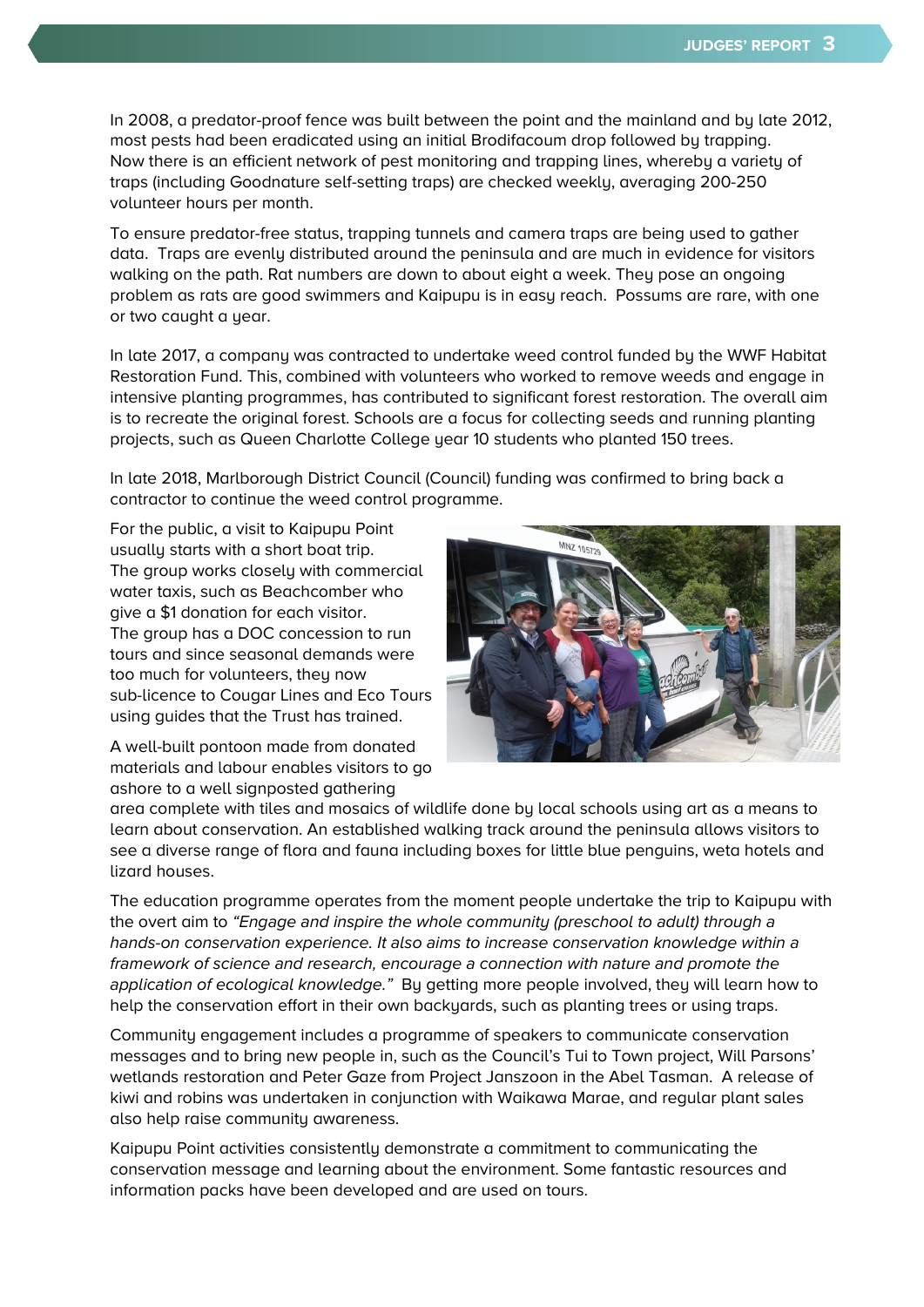Kaipupu's educator is Andrew John, a former teacher, who visits schools with integrated programmes that fit in across the curriculum. Students don't just learn about weeds and their impact on the environment, they create posters, get out and remove weeds from school grounds and set up a display at Picton Library to inform parents and the community of native alternatives to weeds. In 2018, Andrew visited seven schools (kindergartens through to colleges) and more than 500 students with taxidermied animals, enabling them to see and touch stoats, rats, kereru or little blue penguin.

Another significant resource is "A Kids Guide to Kaipupu Wildlife Sanctuary and the Marlborough Sounds", developed by co-ordinator Rachel Russell to sit alongside the current school programme. Aimed at students from year 1 – 8, each child receives a copy of this book when they visit the Sanctuary. Filled with conservation themed activities related to the programme, it has extra activities that can be completed at school or at home as a way to share ideas and information.



In 2017, Kaipupu became part of the Toyota Kiwi Guardians programme (developed by DOC) and a Kiwi Guardians site, one of three in Marlborough. This is an activity programme where kids are encouraged to go on family adventures and take action in their own backyards. Children visit the Sanctuary with their adventure map that includes bird watching, the predator proof fence, sand stations and traps, and after finding the guardian post with the code word they are able to collect a medal for their efforts.

### **PROBLEMS AND HOW THEY HAVE BEEN TACKLED**

Widening the reach: A particular educational challenge is widening the group's reach to engage the wider community as well as national and international visitors. The group has done much to achieve this. The bimonthly newsletter is an effective way of informing interested people, along with the Facebook page which appeals to a wide demographic. The newsletter is sent out to all members and supporters as well as being available on the website. There are also promotions in shops along with brochures and a short video in tourist spots.

Funding: As with many community organisations, the focus of the committee is to get funding for co-ordinators and other costs. Having these roles is vital for the success and cohesion of this work, particularly around co-ordinating volunteers and liaising with sponsors. The success of this project to date is indicative of the ability of the committee and co-ordinator to raise money through grant applications, fundraising and sponsorship. Kaipupu needs \$90,000 per year just for essentials. As a precaution, they need at least \$100,000.00 in the bank for contingencies such as storm damage as they can't get insurance.

Developing night tours: They would like to do night tours and star gazing but there are a lot of health and safety regulations to work through. Currently there are a variety of guided tours of the Sanctuary, in conjunction with water taxi companies and DOC. Dawn and twilight tours have also been offered. Night tours would provide more options for visitors.